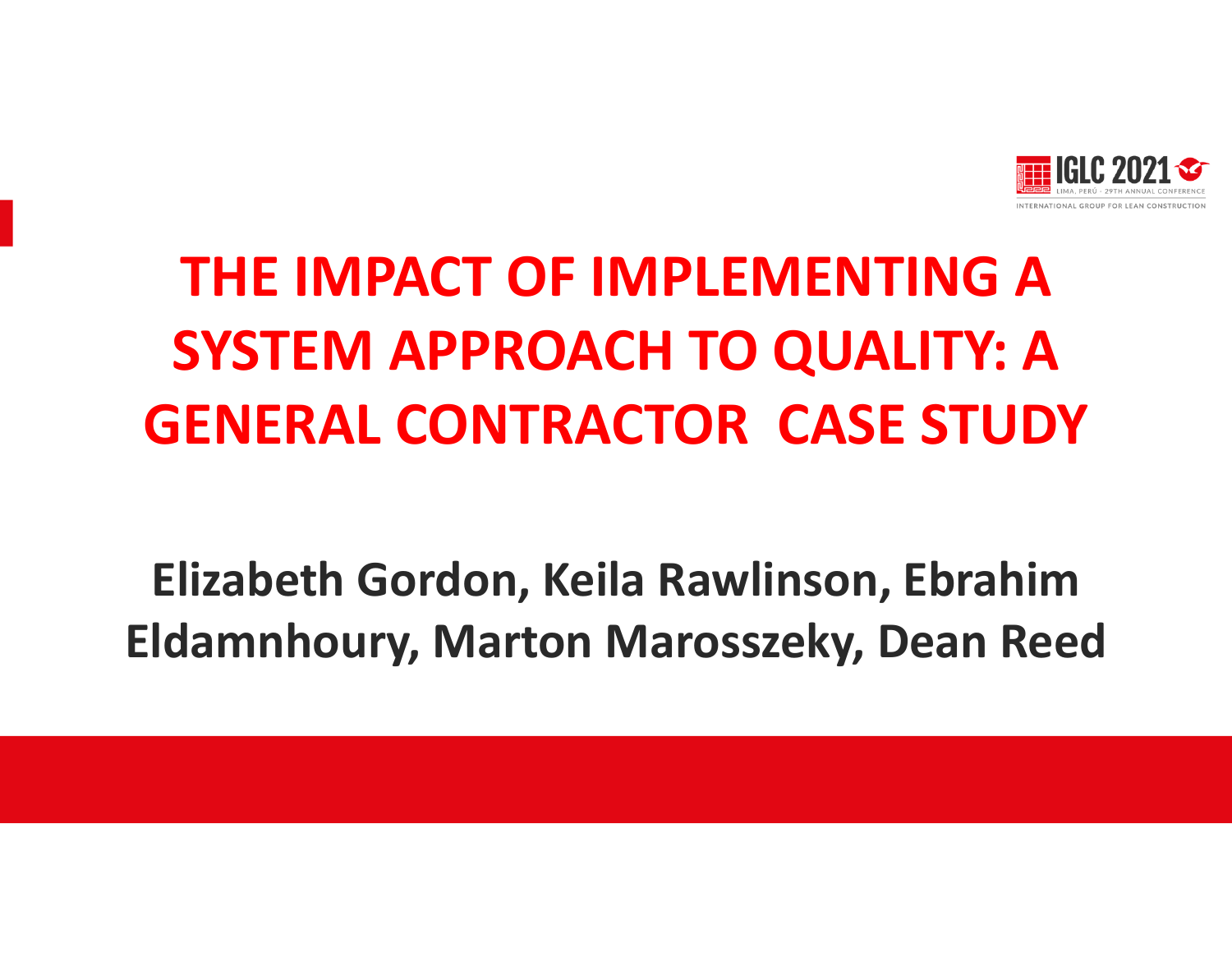

## **SYSTEMS APPROACH TO QUALITY: A Multi-Step Study**

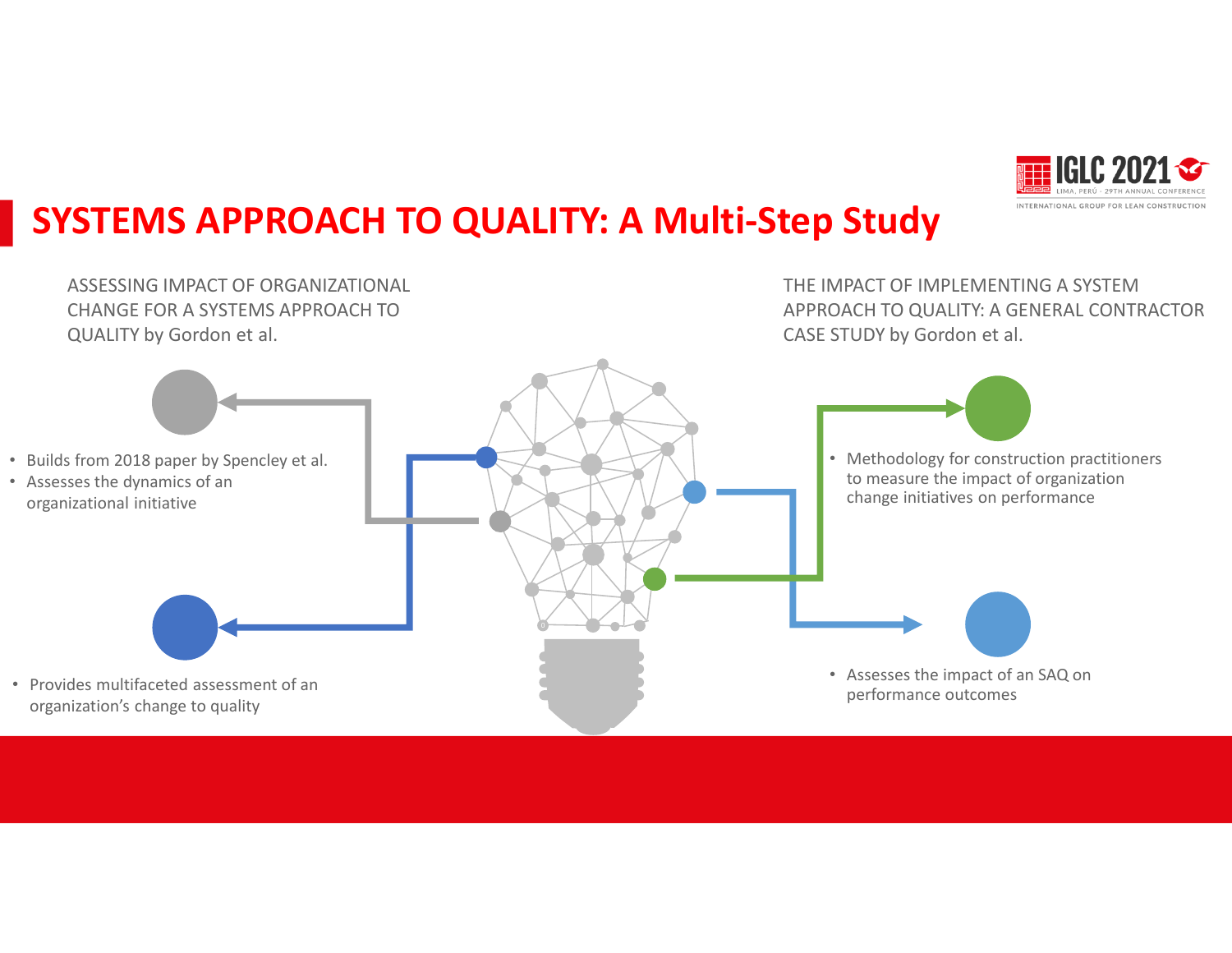

## **AGENDA**

- Theory: Why a System Approach to Quality (SAQ)?
- SAQ Development and Characteristics
- Research Methodology
- Analysis: Cultural and Quantitative Performance **Outcomes**
- Conclusion
	- The Impact of SAQ on Project Success
- Future Development and Limitation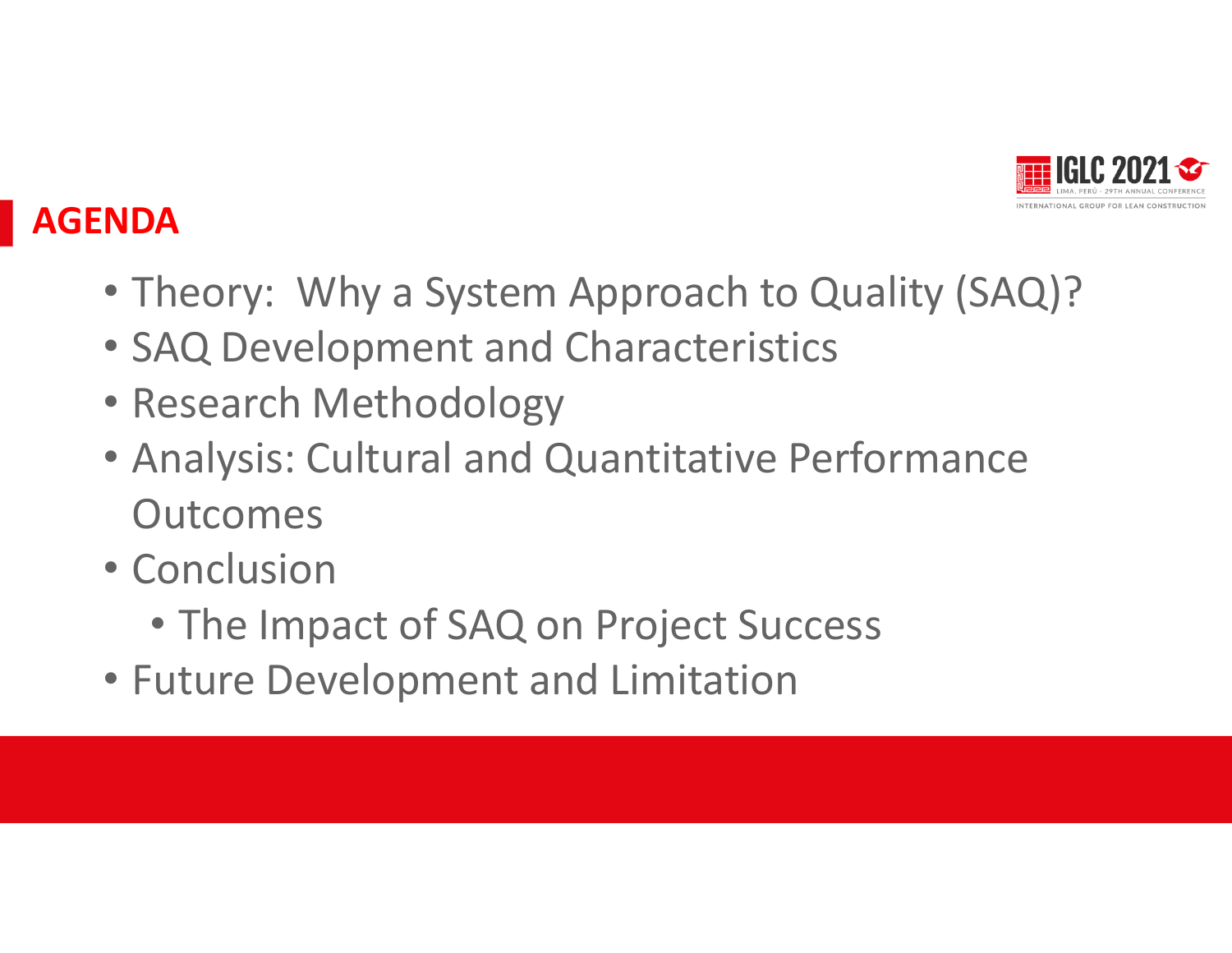

## **INTRODUCTION**

\$87B Spent on rework out of \$1.75T spent on construction in the U.S. 2017 5% Average rework contribution to construction industry in the U.S. 22% Potential increase in schedule overrun due rework



Potential increase in cost overrun due rework Love (2002), CII (2005), CII (2017)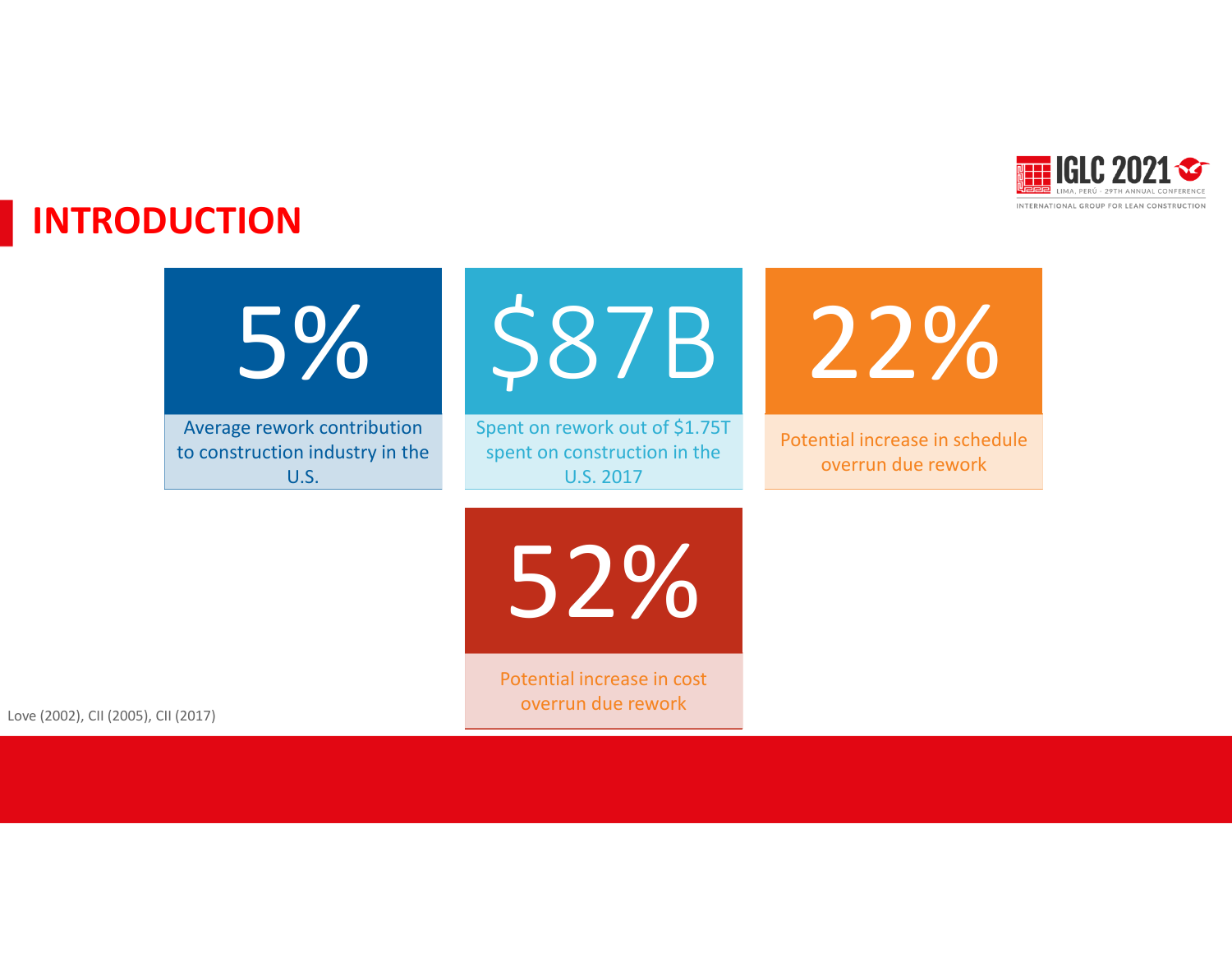

# **THEORY: Why a System Approach to Quality (SAQ)?**

Rework Traditional View





- Bad individual behaviour
- People unreliability
- Linear causation



- Complex systems
- Wide diversity of elements
- Interacting management layers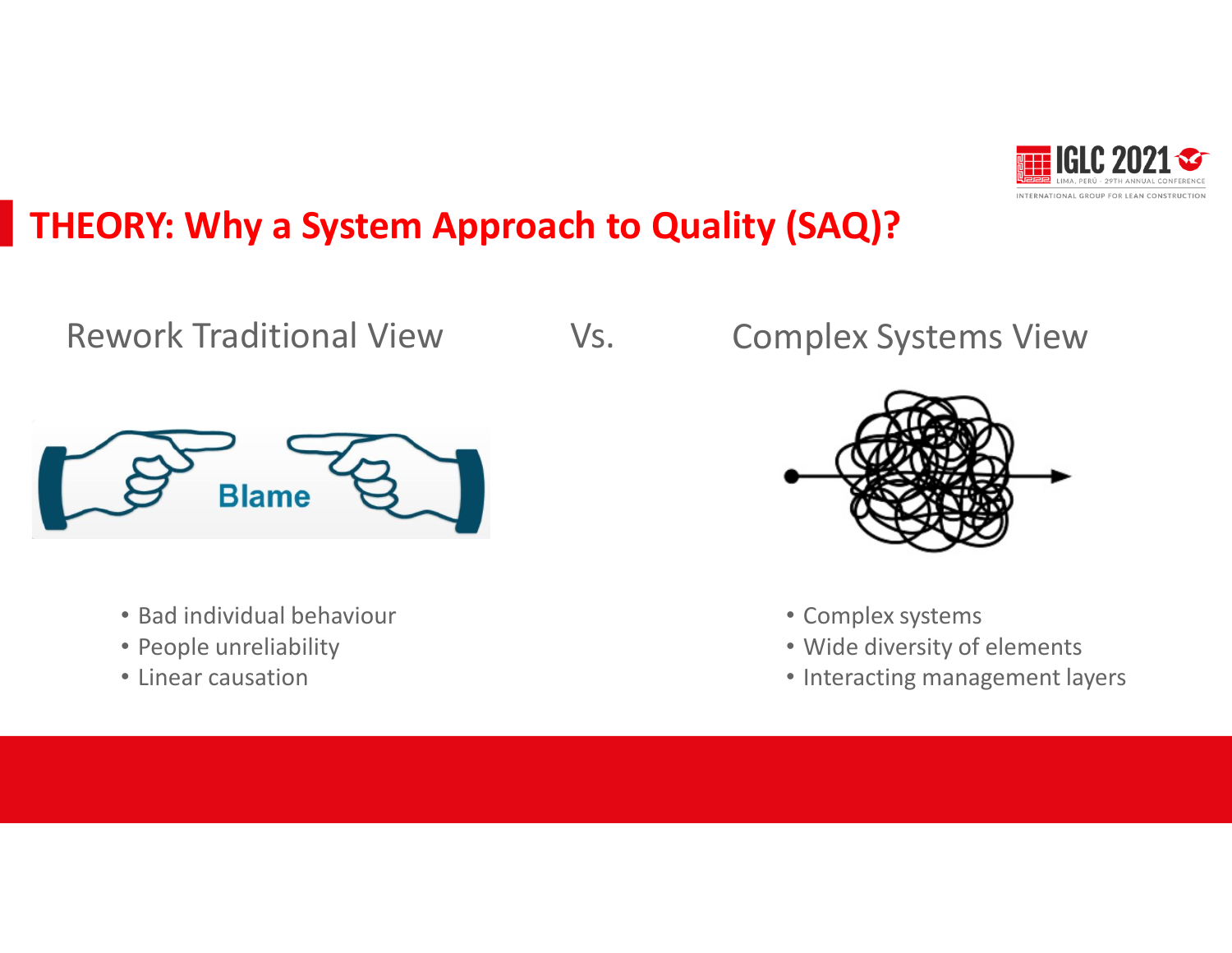

## **THEORY: Management of Complex Systems**

- Give feasibility to process and outcomes
- Encourage diversity of perspectives when making critical decisions
- Anticipating and monitoring small changes Presentación Presentación
- Understanding the gap between prescription and practice
- Creating an environment that supports resilience

Saurin et al. (2013)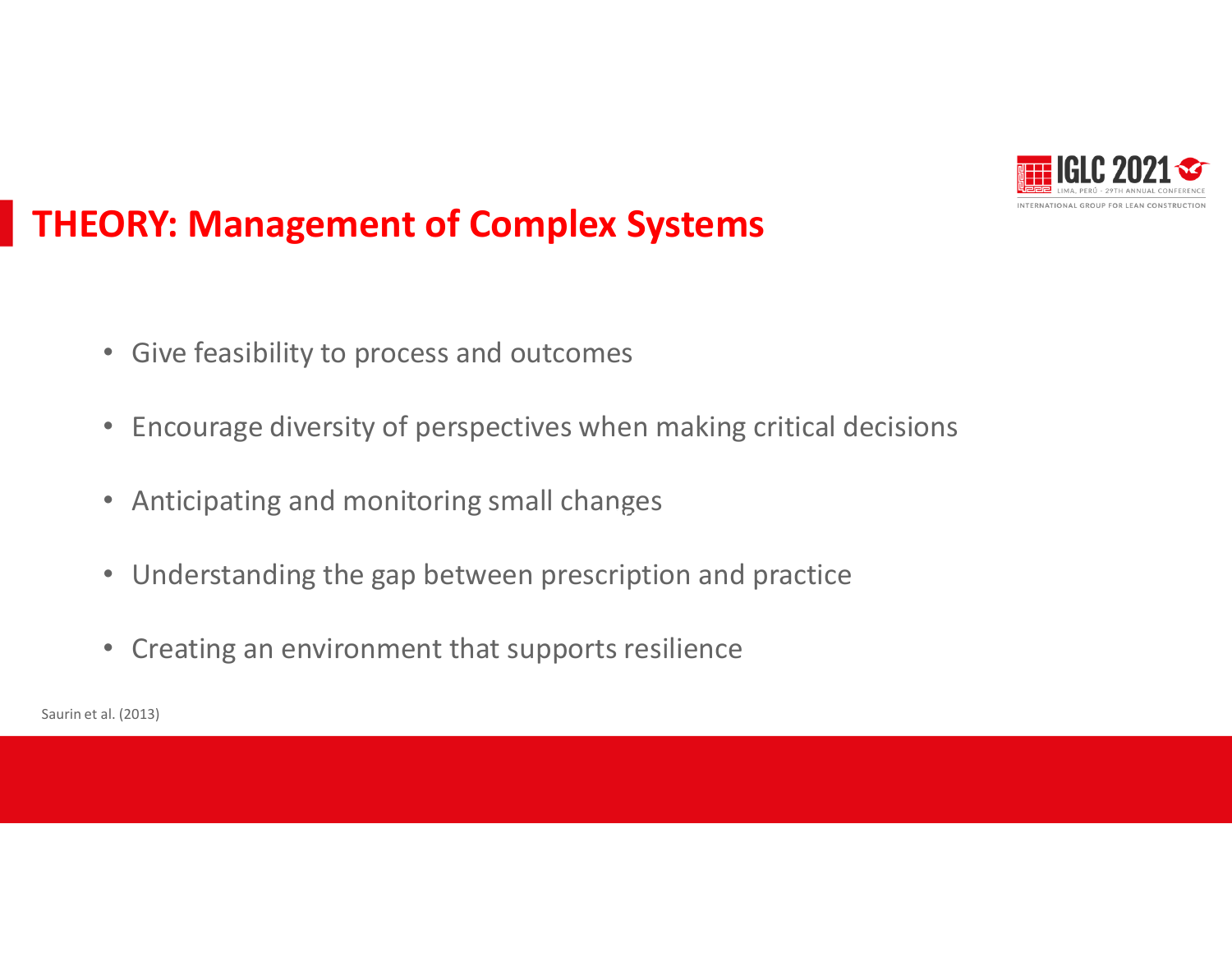

## **SYSTEMS APPROACH TO QUALITY: Implementation Map**

### Build from Knowledge & Information

Project teams start with the project information and a working understanding of what others have learned and identified as Distinguishing Features of Work (**DFOW**)

#### Points of Release

Project teams also identify key Points of Release (**POR**) in the project life cycle

### Align Teams to Measurable Acceptance Criteria (MAC)

The process involves accountable stakeholders communicating and aligning on expectations for the POR

## Evaluate Delivered Product

**Presentación Presentación Presentación Presentación Presentación Presentación Presentación Presentación Present** When work does not meet the MAC, those involved in the work investigate the mapping. Leaders develop a strategy to mitigate the situation.

## Understand Expectations

Engaging the team starts with the First Planners and understanding their DFOW. As new stakeholders are onboarded they are engaged in this process.

## Building the Project Knowledge Base

Teams reflect on what they have learned, record it, and share their learning with the project and organization.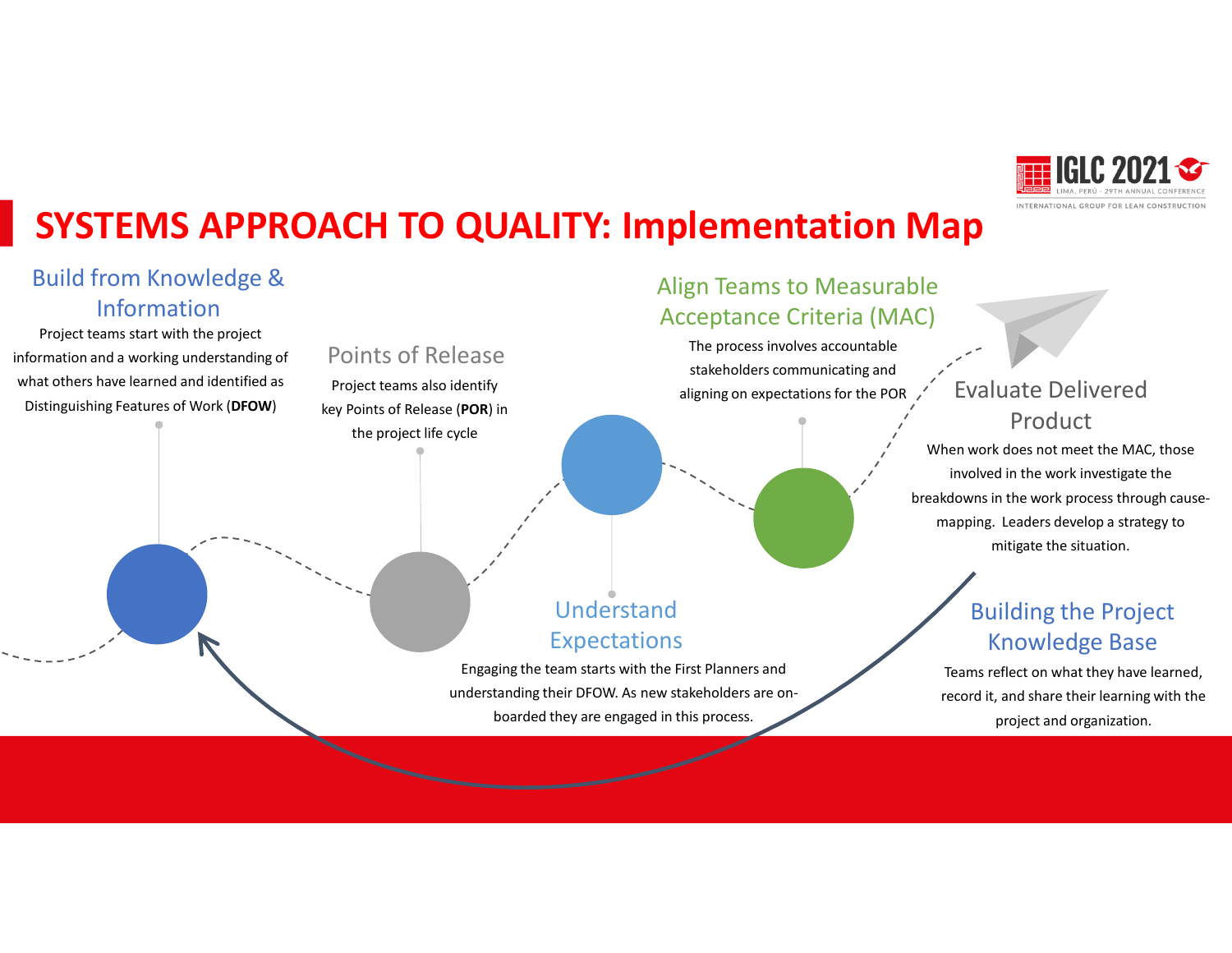

## **RESEARCH METHODOLOGY: to evaluate effect of implementing SAQ**

**2 Project Groups 11 SAQ Projects (Intervention group) 11 non-SAQ Projects (Control group)**

- The 22 projects represent:
	- \$3.5B Construction Volume
	- Commercial, Healthcare, Education and Other

### **Project Performance Metrics**

- Cost
- **Schedule**
- Change Management
- **Safety**
- **Quality**

Presentación Presentación Presentación e presentación e presentación e presentación e presentación e presentación e presentación e presentación e presentación e presentación e presentación e presentación e presentación e p Presentación **Project Team Culture Assessment** 

- Control
- **Collaborate**
- **Create**
- Compete

**Learn from study, Share knowledge, Refine Methodology & Study Projects**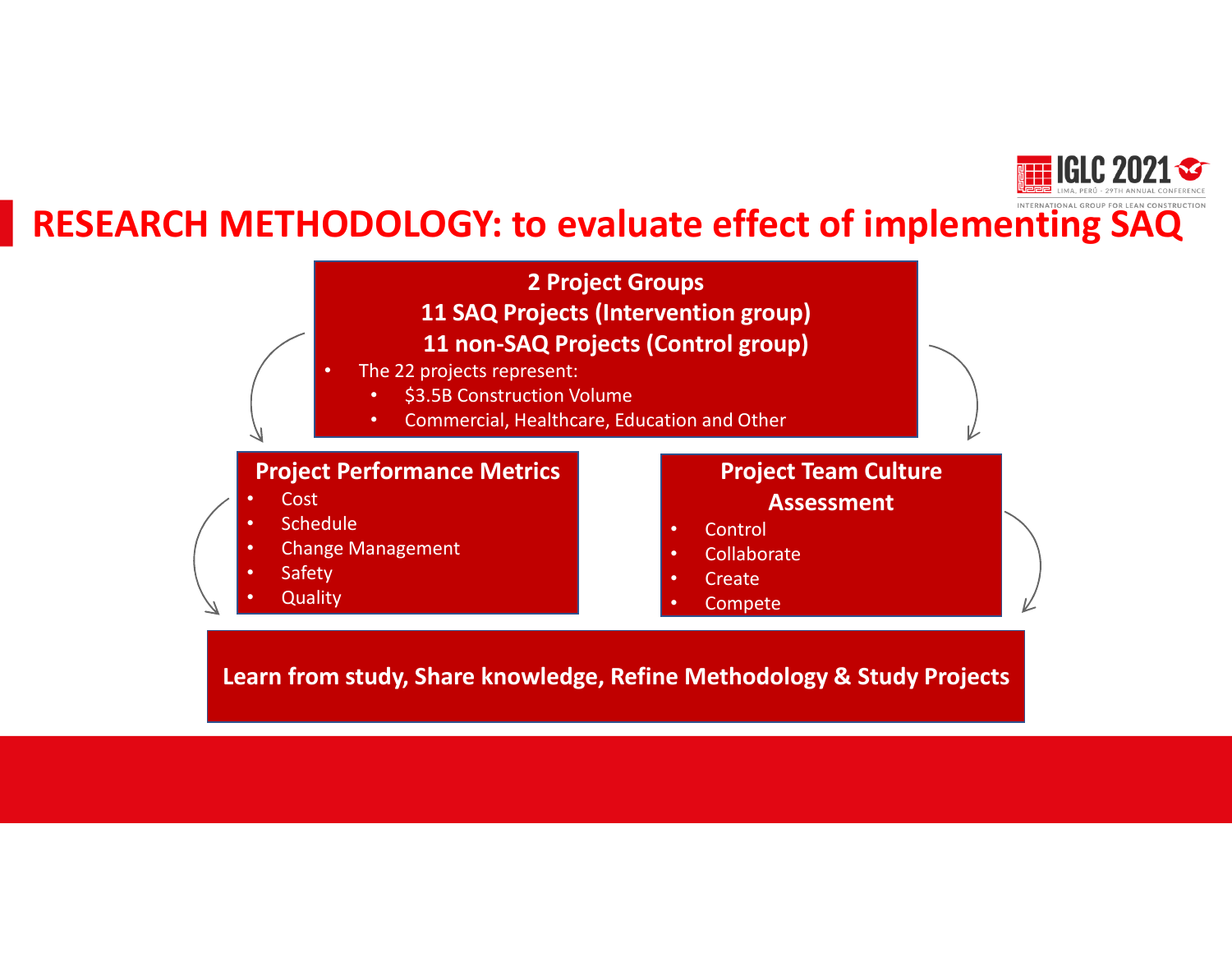

## **CULTURAL ASSESSMENTS: Quinn's Competing Values Framework**

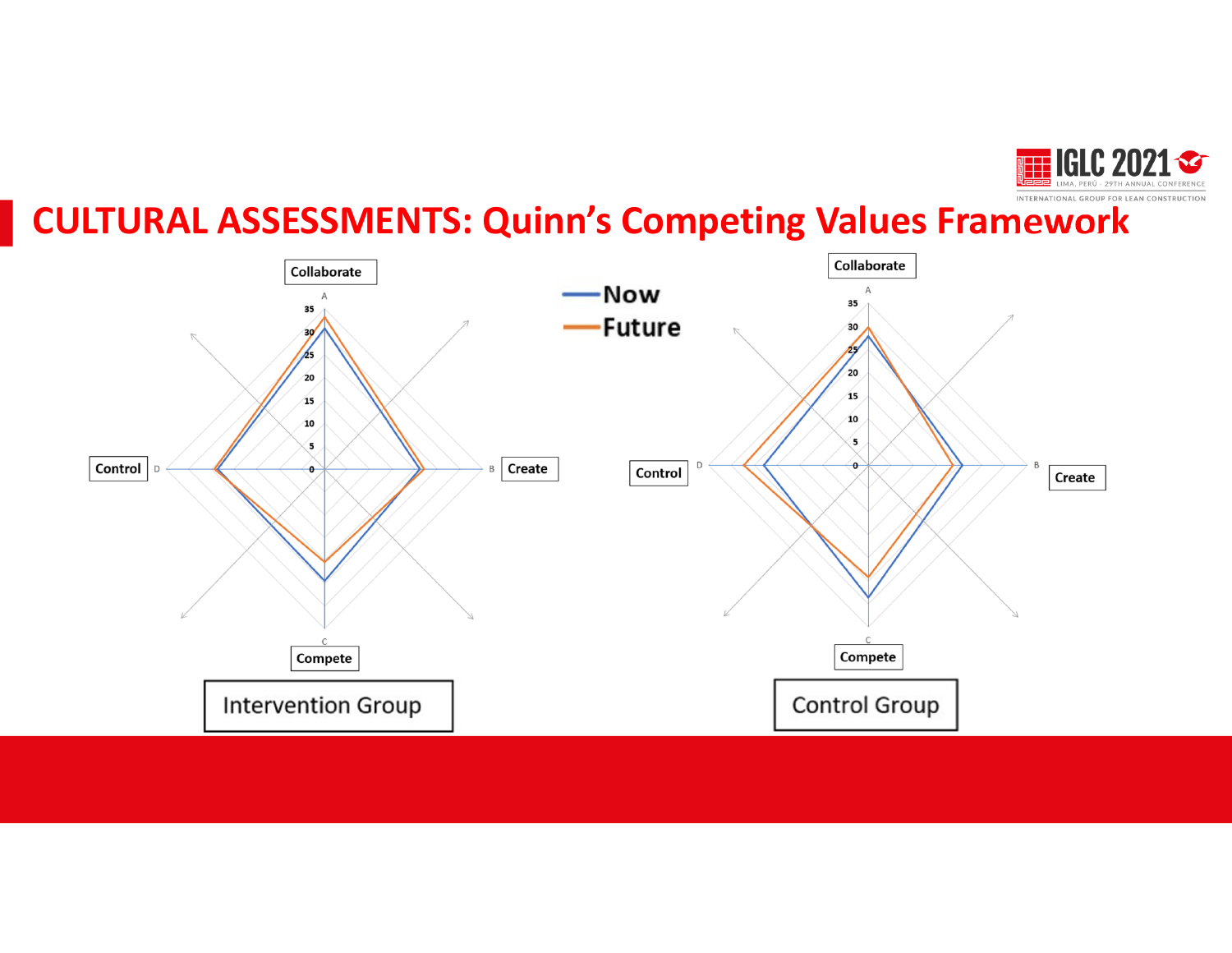

## **RESULTS: Quantitative Performance Metrics**

| Area                 | <b>Metric</b>               | Formula                                                 | <b>Unit of Measure</b> |
|----------------------|-----------------------------|---------------------------------------------------------|------------------------|
| Cost                 | Cost Growth                 | Actual Cost - Intial (Anticipated)Cost                  | Percentage of the      |
|                      |                             | Intial Cost                                             | total cost             |
|                      | Fee Gain                    | $Fee Erosion + Fee Gain + Nonreimbusrables$             | Percentage of total    |
|                      |                             | Contract Fee(Current - Appraoved Fee for changes)       | fee                    |
| Schedule             | Schedule Growth             | $\overline{SC}$ at Trend (Actual) – $SC$ at Mbilization | Percentage of the      |
|                      | from Mobilization           | Actual SC - Actual Mobilization                         | total duration         |
|                      | Change percent              | Ave. Potential Change Items (PCI)Processing Time        | Percentage of total    |
| Change<br>Management | duration                    | <b>Actual Construction Duration</b>                     | duration               |
|                      | Value of Percent            | Total Value of Change Orders                            | Percentage of the      |
|                      | Changes                     | Actual Contract Cost (Revised)                          | total cost             |
| Safety               | Incidents per               | Number of Incidents                                     | Number per million     |
|                      | \$100M                      | \$100M                                                  | dollars                |
| Quality              | Value of reported<br>Claims | Order of Magnitude of Reported Claims                   | Percentage of the      |
|                      |                             | <b>Total Contract Cost</b>                              | total cost             |

**Table 1.** Performance Metrics Calculations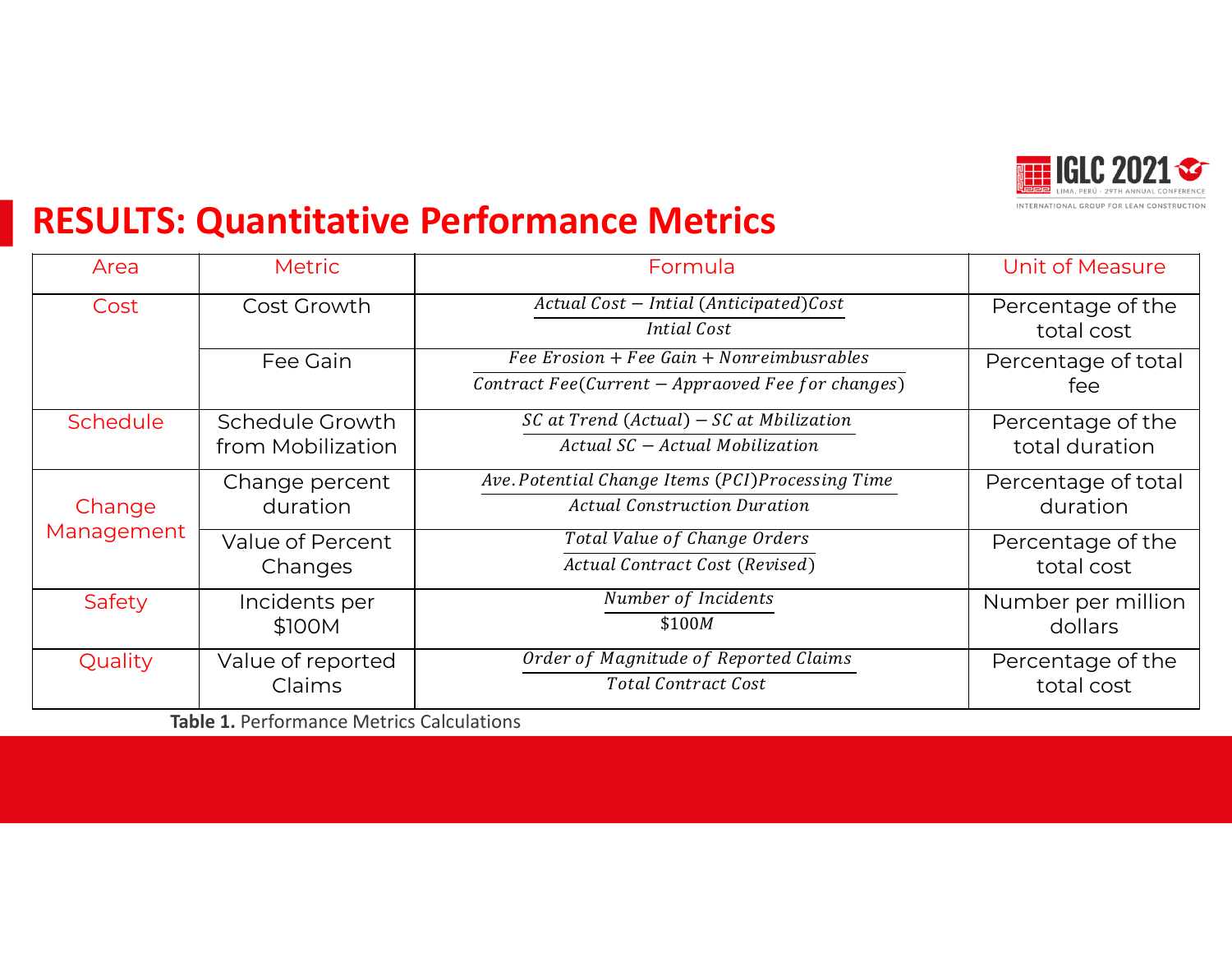

## **RESULTS: Quantitative Performance Metrics**

| Area       | <b>Performance Metric</b>      | Median       |         |
|------------|--------------------------------|--------------|---------|
|            |                                | Intervention | Control |
|            |                                | group        | group   |
| Cost       | Cost Growth                    | 5%           | 9%      |
|            | Fee Gain                       | 4%           | $-35%$  |
| Schedule   | Schedule Growth at             | 11%          | 18%     |
|            | Mobilization                   |              |         |
| Change     | <b>Change Percent Duration</b> | 14%          | 18%     |
| Management |                                |              |         |
|            | Value of Percent Changes       | 5%           | 13%     |
| Safety     | Incidents per \$100M           | 1.5          | 1.9     |
| Quality    | Value of Claims as a           | 0.14%        | 0.87%   |
|            | Percentage of Contract Cost    |              |         |

**Table 2.** Performance Metrics Medians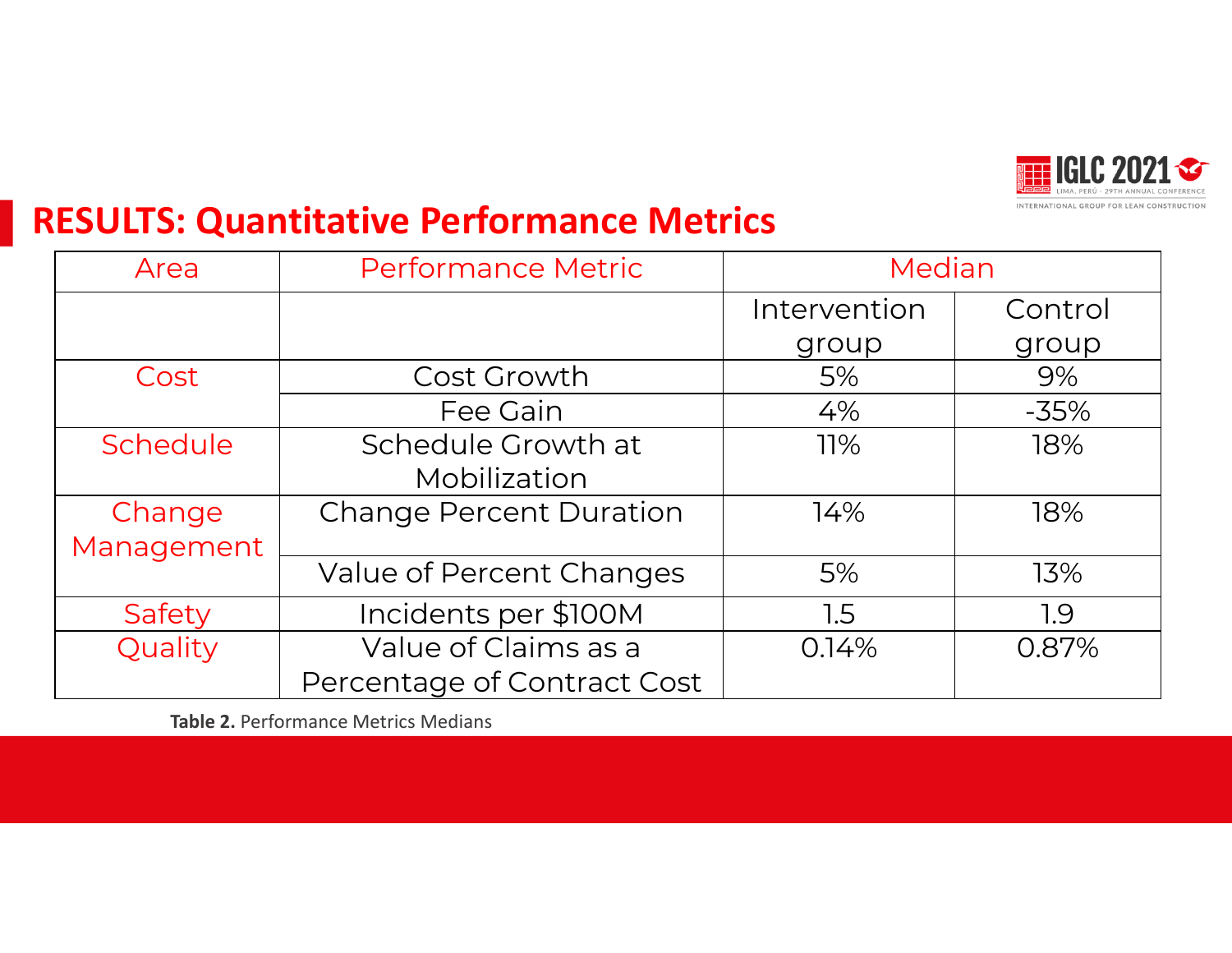

## **CONCLUSIONS**

SAQ projects had better performance for profitability, cost predictability and improved schedule achievement.



Culture on SAQ projects was perceived to be more collaborative, less competitive, & had less variability in performance outcomes.

This methodology can be used to measure the impact of other change management initiatives on project teams.

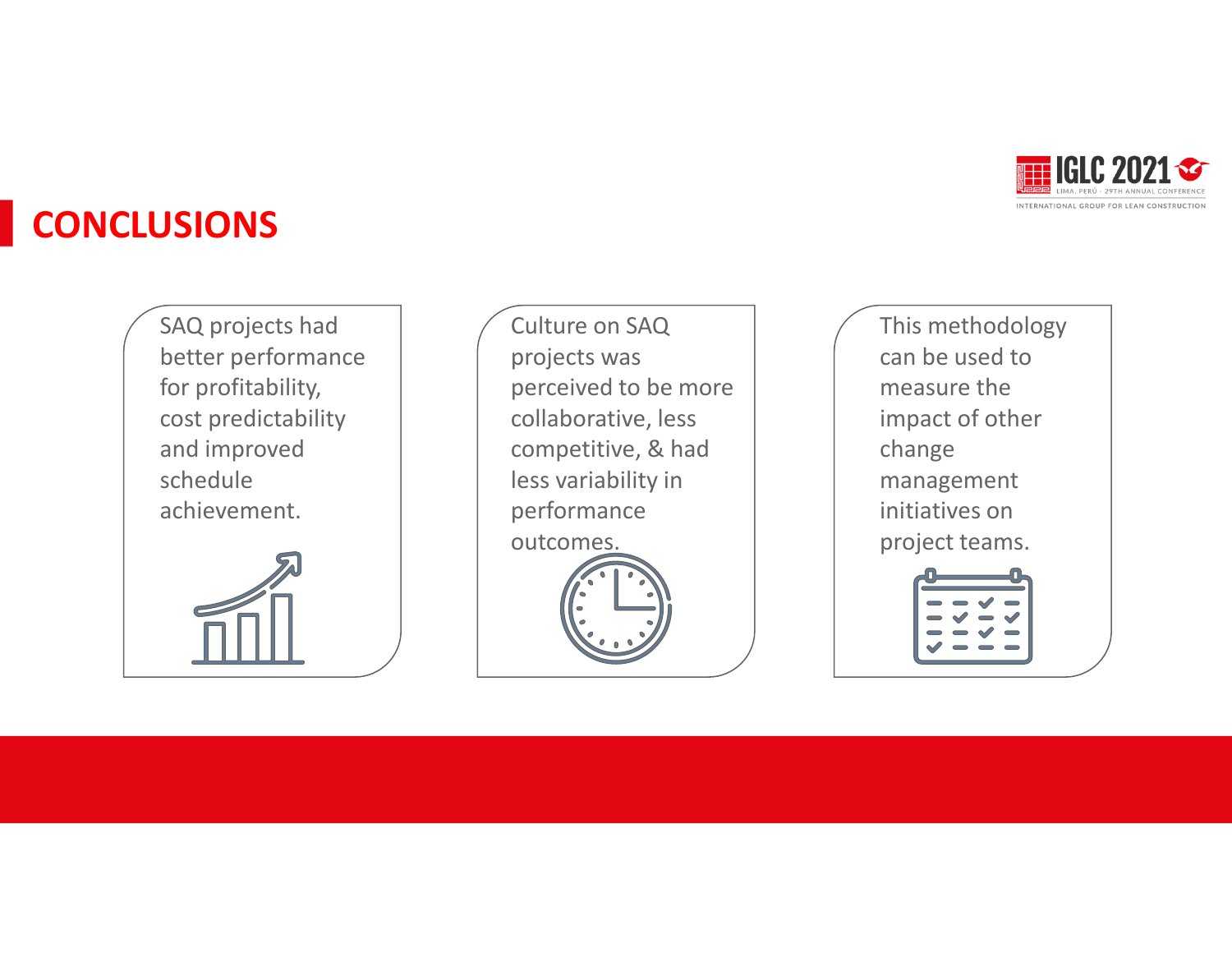

## **FUTURE STUDIES**